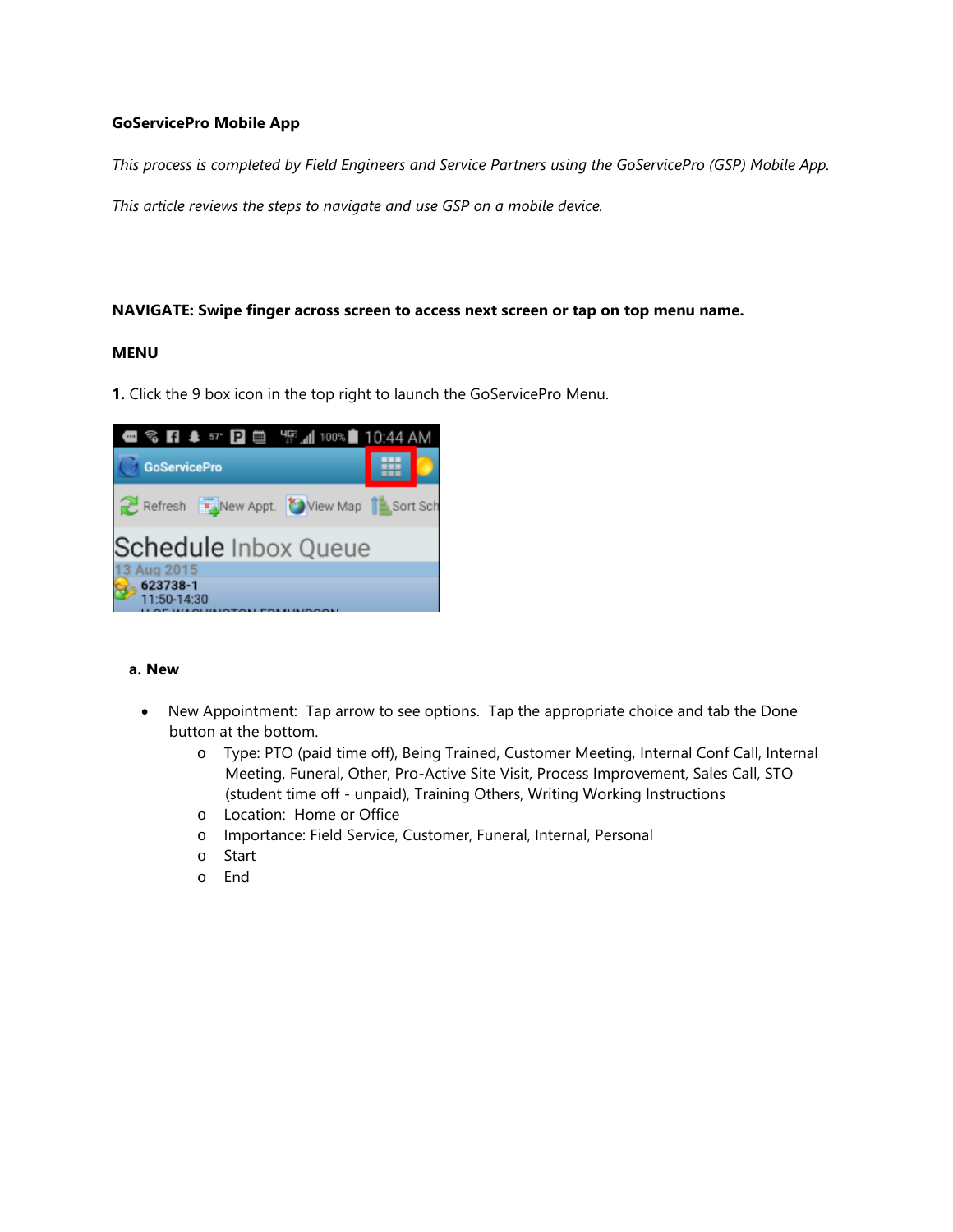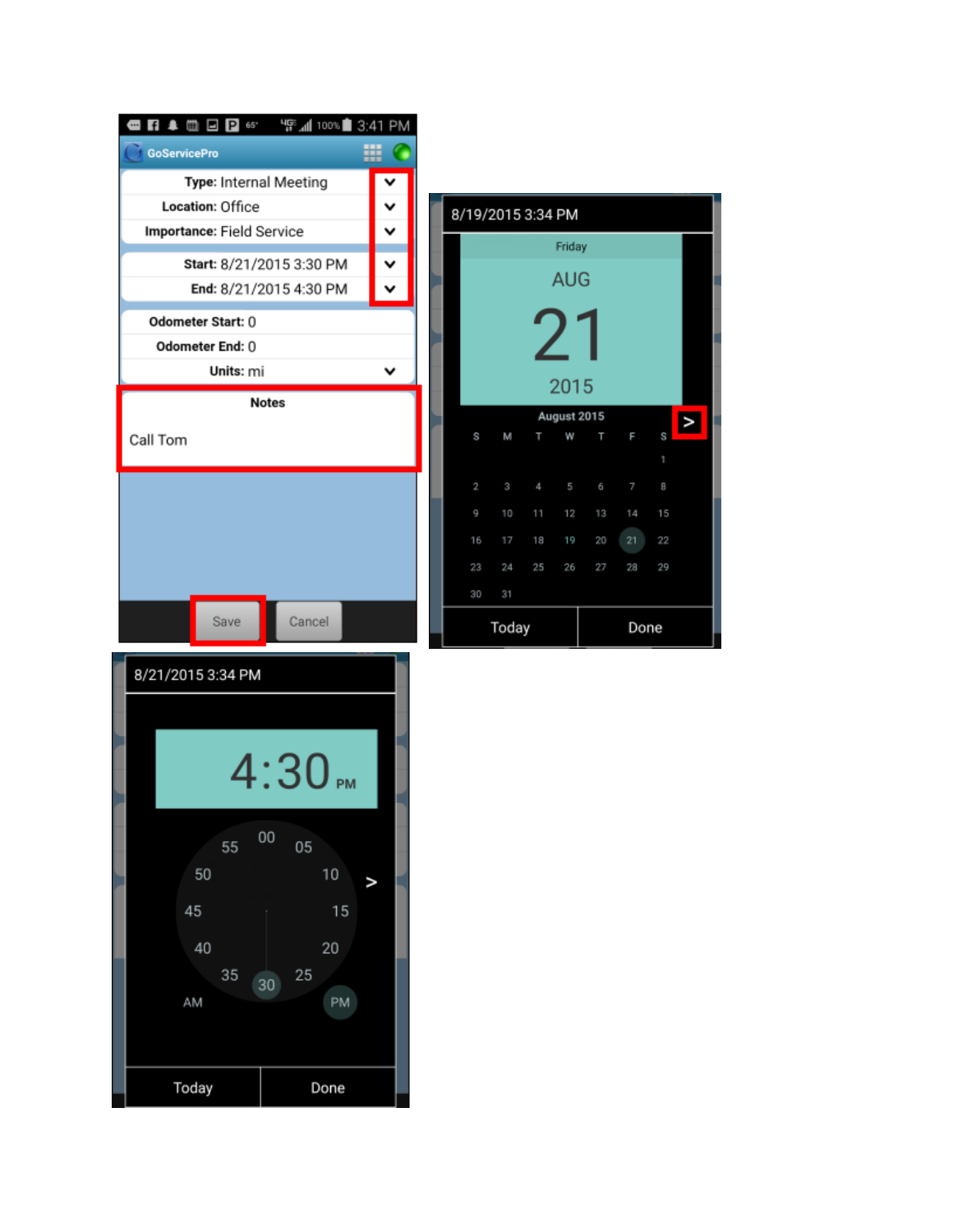| ⊡<br>⊞<br><b>GoServicePro</b>                                                   |                                          |
|---------------------------------------------------------------------------------|------------------------------------------|
| Refresh <b>Ta</b> New Appt. View Map <b>B</b> Sort Sch                          |                                          |
| <b>Week</b> Month List Day                                                      |                                          |
| 8/16/2015 - 8/22/2015<br>ь<br>Sun Mon Tue Wed Thu Fri Sat                       |                                          |
| 01 PM                                                                           |                                          |
|                                                                                 |                                          |
| 02 PM                                                                           |                                          |
| 03 PM                                                                           |                                          |
| <b>Internal</b><br><i><b>Aceting</b></i><br><b>04 PM</b><br>) Micell<br>ill Tom | <b>Actions</b>                           |
| 05 PM                                                                           | 譚<br>Open Appointment                    |
| <b>06 PM</b>                                                                    | 副<br>Add Appointment                     |
|                                                                                 | $\bar{\mathbf{x}}$<br>Delete Appointment |
|                                                                                 | <b>View Location</b>                     |

## **b. Data**

- Check for New Data
- Refresh Lists

# **c. Settings**

- Options
- Debug
- Sync Times
- About

## **SYNC STATUS**

1. Click on the circle in the top right (will change color based on connection)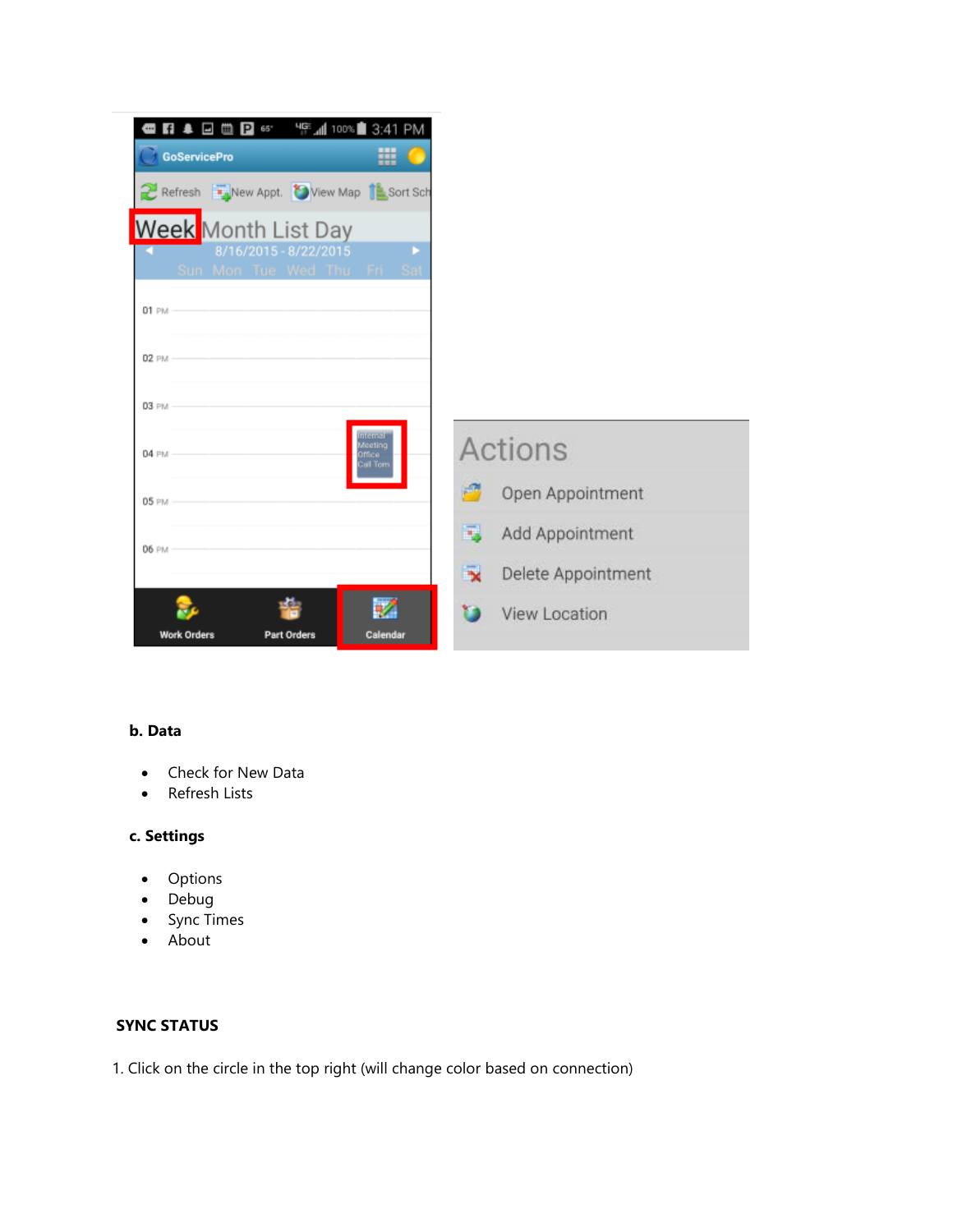

## **TOP OF SCREEN:**

- 1. **Refresh:** Update GSP to show most recent
- 2. **New Appt.:** Create a new appointment on your calendar
- 3. **View Map:** Launches Google Map

4. **Sort Schedule:** Your schedule of assigned Work Orders can be sorted by: Scheduled Onsite Time, Case Age, or Zip Code.



**1. Schedule:** See all open Work Orders assigned to you.

- Displays the Work Order number, scheduled time (when the work should start and end). and site name.
- Tap on a Work Order to open.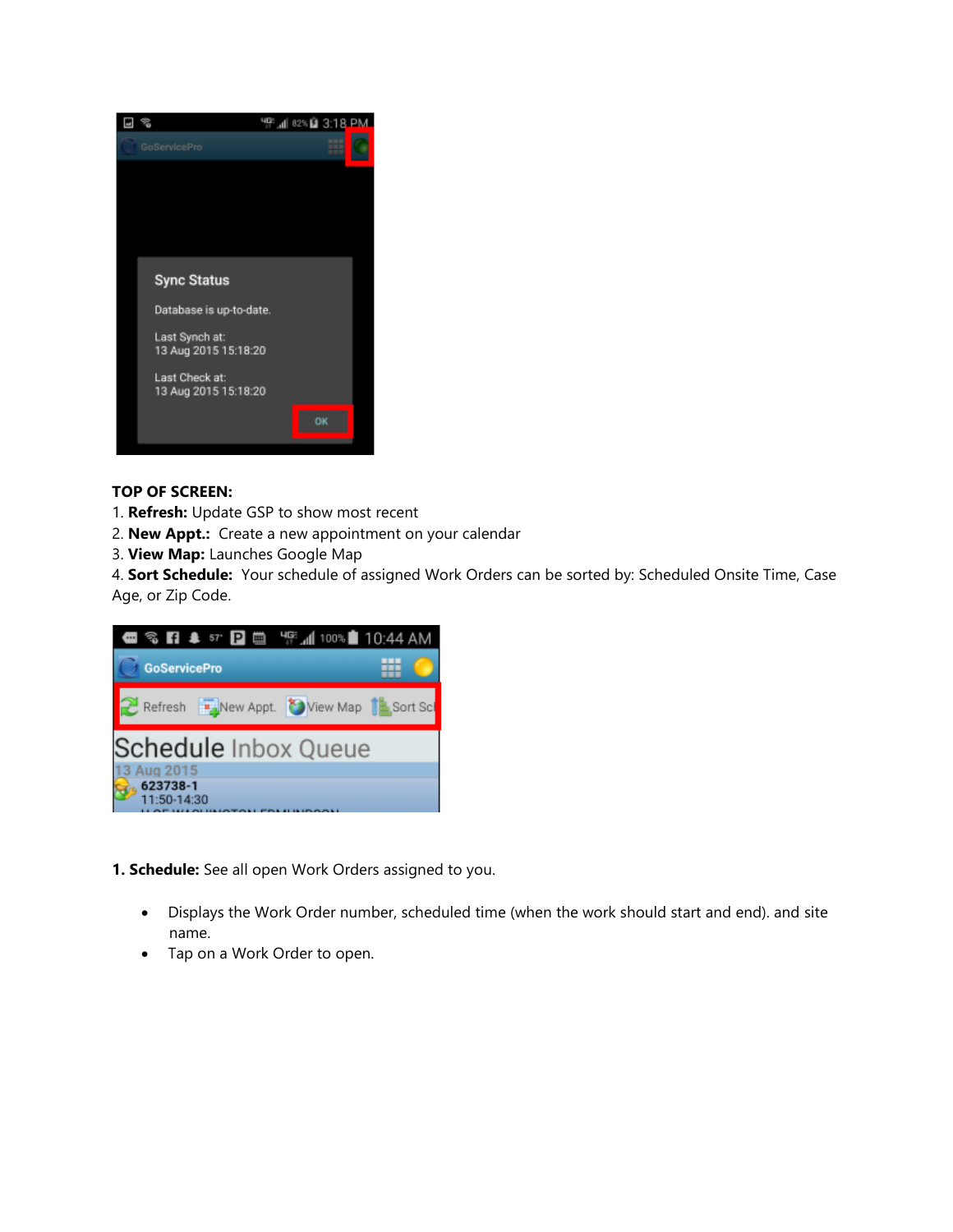| <b>日日日日日上</b> ↓ 空⊿ 69%自 2:38 PM                                                       |                         |          |
|---------------------------------------------------------------------------------------|-------------------------|----------|
| <b>GoServicePro</b>                                                                   |                         | ٠        |
| Refresh <b>Computer Computer Computer</b> Sort Sch                                    |                         |          |
| Schedule Inbox Queue                                                                  |                         |          |
| 623738-1<br>6:00-8:00<br>U OF WASHINGTON-EDMUNDSON PAVILION:Servi<br><u>  6 </u><br>Е | OF WASHINGTON-EDMUNDSON |          |
|                                                                                       |                         |          |
|                                                                                       |                         |          |
|                                                                                       |                         |          |
|                                                                                       |                         |          |
|                                                                                       |                         |          |
|                                                                                       |                         |          |
|                                                                                       |                         |          |
| <b>Work Orders</b>                                                                    | <b>Part Orders</b>      | Calendar |

**2. Inbox:** See all open Work Orders assigned to you.

**WORK ORDERS:** Tap on a Work Order in the Schedule to load.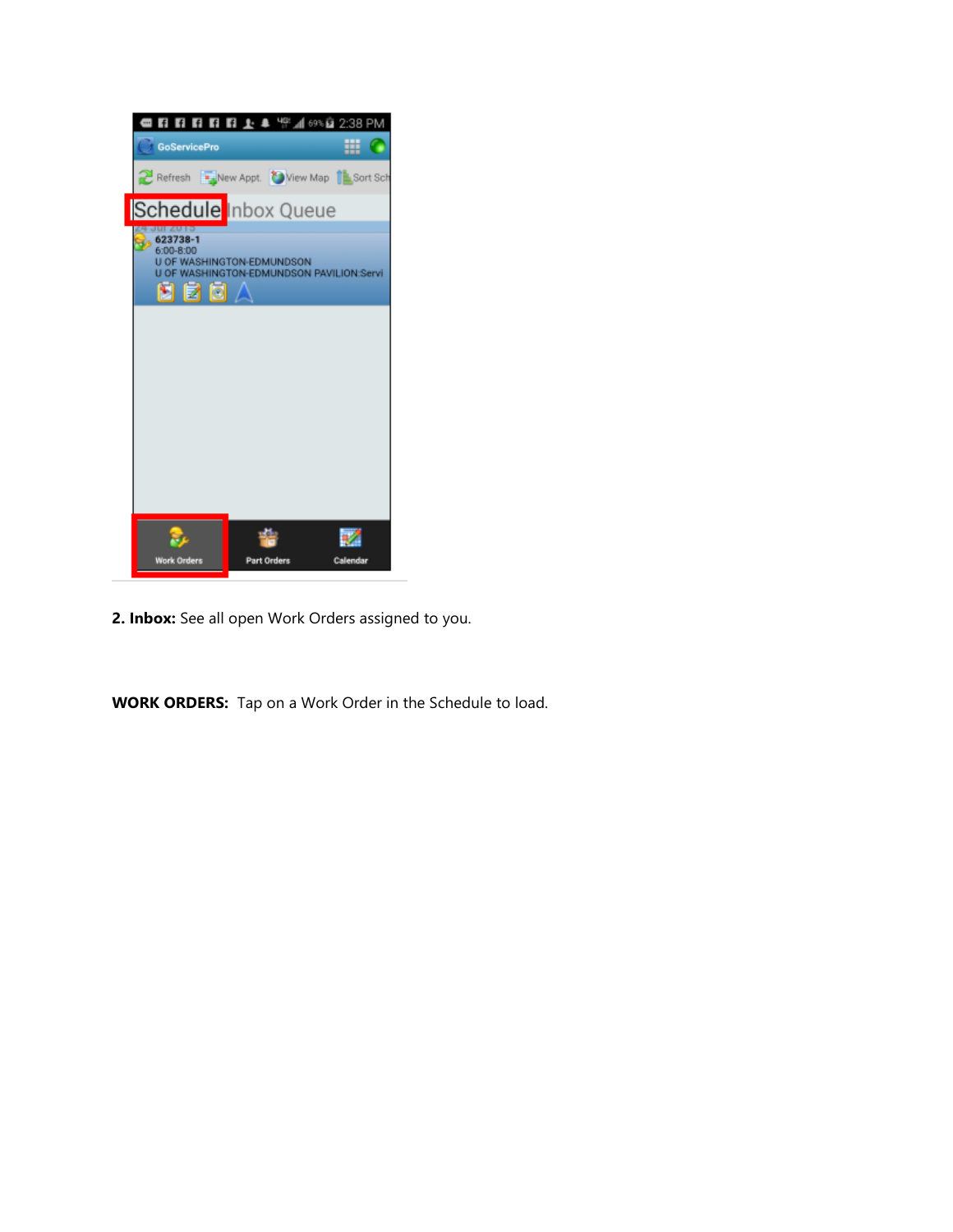

## **GENERAL:**

## **1. Details**

- $\bullet$  ID#
- Type: Field Dispatch
- **[Status:](https://portal.daktronics.lan/sites/scp/CSRKB/Pages/Case%20Status%20Definitions.aspx)** Click shape icon to update
- Stage: Assigned, Accepted, Closed, Needs Assignment, Work Stop
- SLA Status
- [Priority and Severity](https://portal.daktronics.lan/sites/scp/CSRKB/Pages/Priority%20and%20Severity%20by%20Market.aspx)
- Work Order Description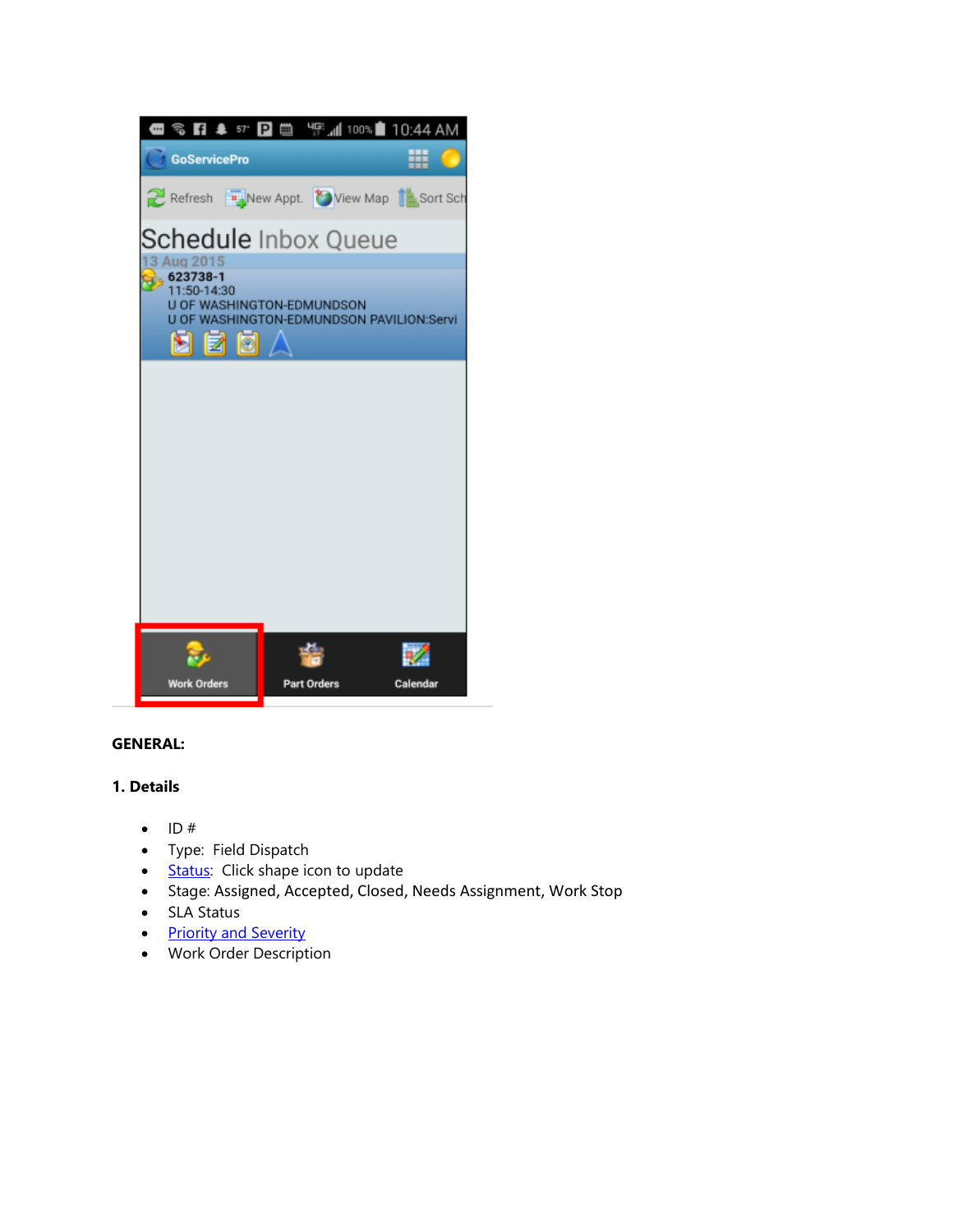

## **2. Customer**

- Site Name (Customer)
- Contact name
- Phone Number
	- o Tap the phone icon to dial
- Address
	- o Tap the pinned world to access map
- Driving Directions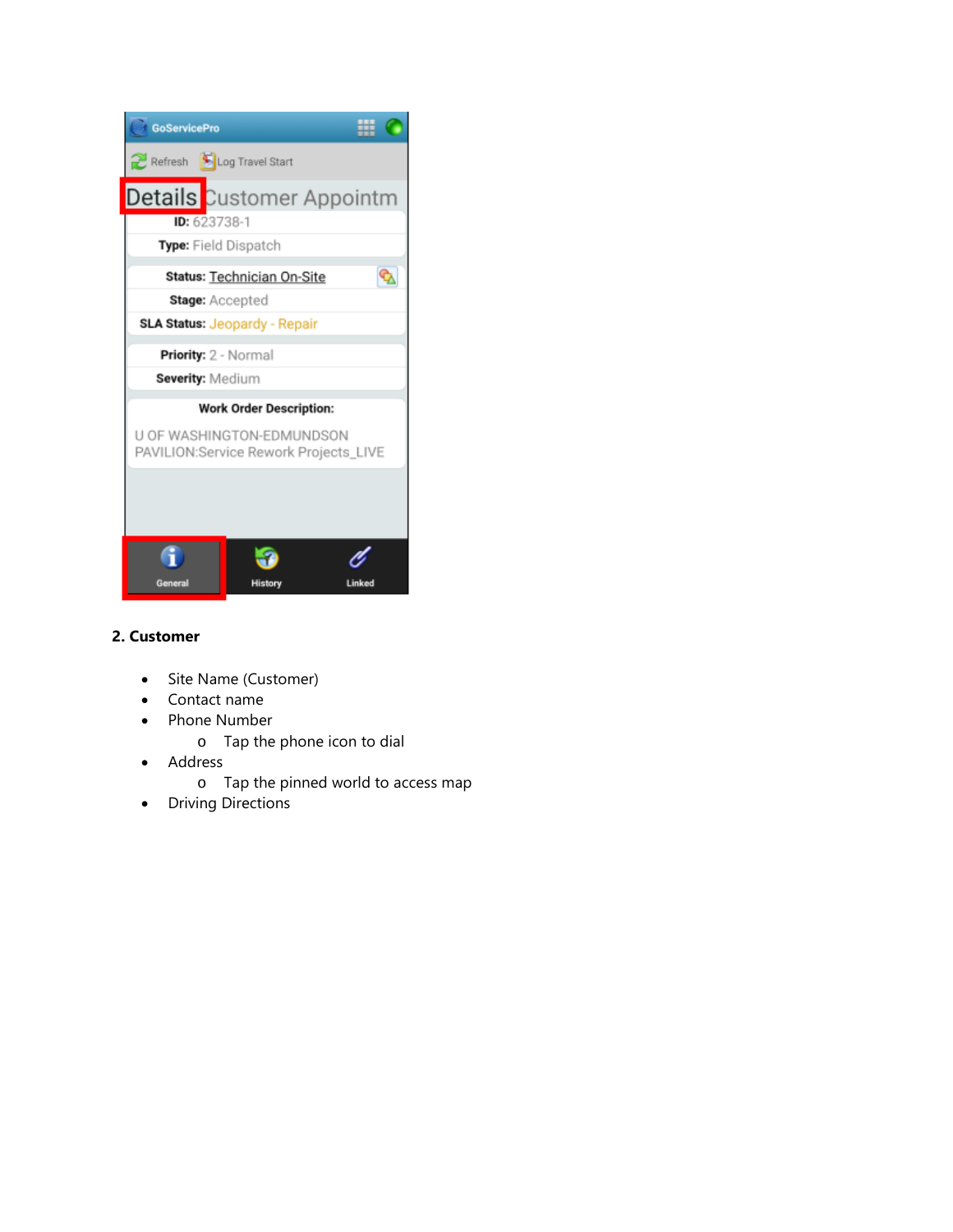| <b>GoServicePro</b>           |                                        | . .<br>с. |
|-------------------------------|----------------------------------------|-----------|
| Refresh Log Travel Start      |                                        |           |
| Customer Appointment Co       |                                        |           |
|                               | <b>Customer: U OF WASHINGTON-EDMUN</b> |           |
| <b>Contact:</b> Daniel Gaston |                                        |           |
| Phone:                        | 206-616-3014                           |           |
| Address:                      |                                        |           |
|                               | 3870 MONTLAKE BLVD                     |           |
|                               | SEATTLE, WA 98195-0007                 |           |
|                               |                                        |           |
|                               | <b>Driving Directions</b>              |           |
| None available.               |                                        |           |
|                               |                                        |           |
|                               |                                        |           |
|                               |                                        |           |
| General                       | History                                |           |

**3. Template --** This is the Work Technician Report; it provides all the information for the onsite service call.

- Customer Information
- Onsite Information
- Access Information
- Additional Work Order Information
- Part Order for the Work Order
- Work Order Attachments

For Additional Information about each field under each of the above sections please reference How to [Prepare for a Work Order Assigned Through GSP KB](https://portal.daktronics.lan/sites/scp/CSRKB/Pages/DD4136721.aspx)

NOTE - to view information on the template swipe with your fingers to scroll up and down and back and forth.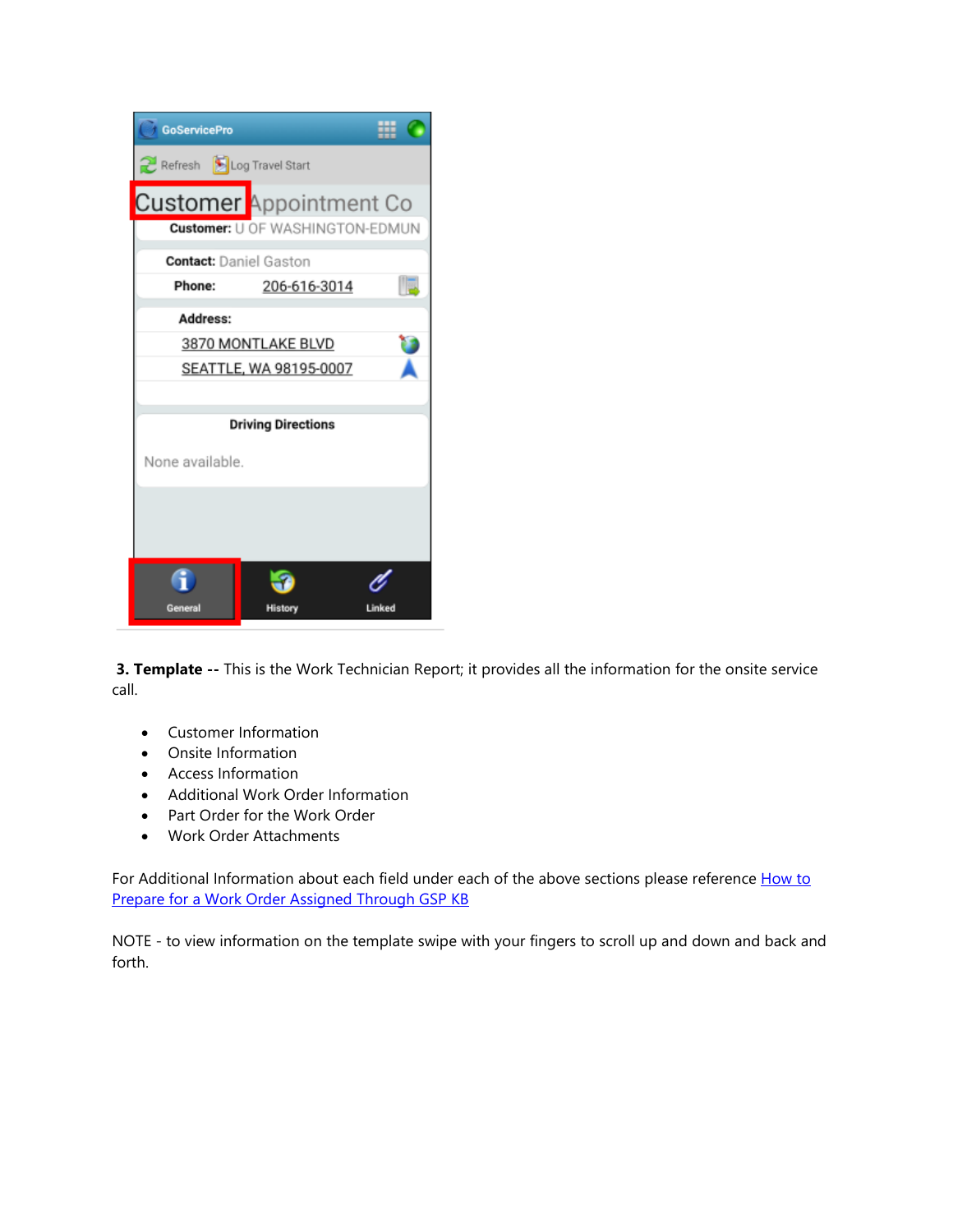| <b>Back</b>                                             | 1098997-2                            |                 |             |
|---------------------------------------------------------|--------------------------------------|-----------------|-------------|
| Refresh                                                 | Log Travel Start                     |                 |             |
| <b>Template</b>                                         | Details                              | <b>Customer</b> |             |
| <b>WO Technician Report</b>                             | Assign Template                      |                 |             |
|                                                         | <b>WORK ORDER TECHNICIAN</b>         |                 |             |
| <b>Work Order ID:</b>                                   |                                      |                 | 10989       |
| <b>Site Name:</b>                                       |                                      |                 | <b>DOWN</b> |
| <b>Assigned Resource:</b>                               |                                      |                 | Jose F      |
| <b>Earliest Work Start:</b>                             |                                      |                 | 3/7/20      |
| <b>Latest Work Start:</b>                               |                                      |                 | 3/22/2      |
| <b>Customer Information:</b><br><b>Service Segment:</b> |                                      |                 | <b>HSF</b>  |
| When is the next event?:                                |                                      |                 |             |
| <b>Next Event Information:</b>                          |                                      |                 |             |
| <b>Onsite Information:</b>                              |                                      |                 |             |
| <b>Equipment with issues:</b>                           |                                      |                 | GAL         |
|                                                         | Additional equipment for work order: |                 |             |
|                                                         |                                      |                 | mod         |
| Description of issue reported :                         |                                      |                 |             |
|                                                         |                                      |                 | Help        |
| <b>General</b>                                          | History                              | Linked          |             |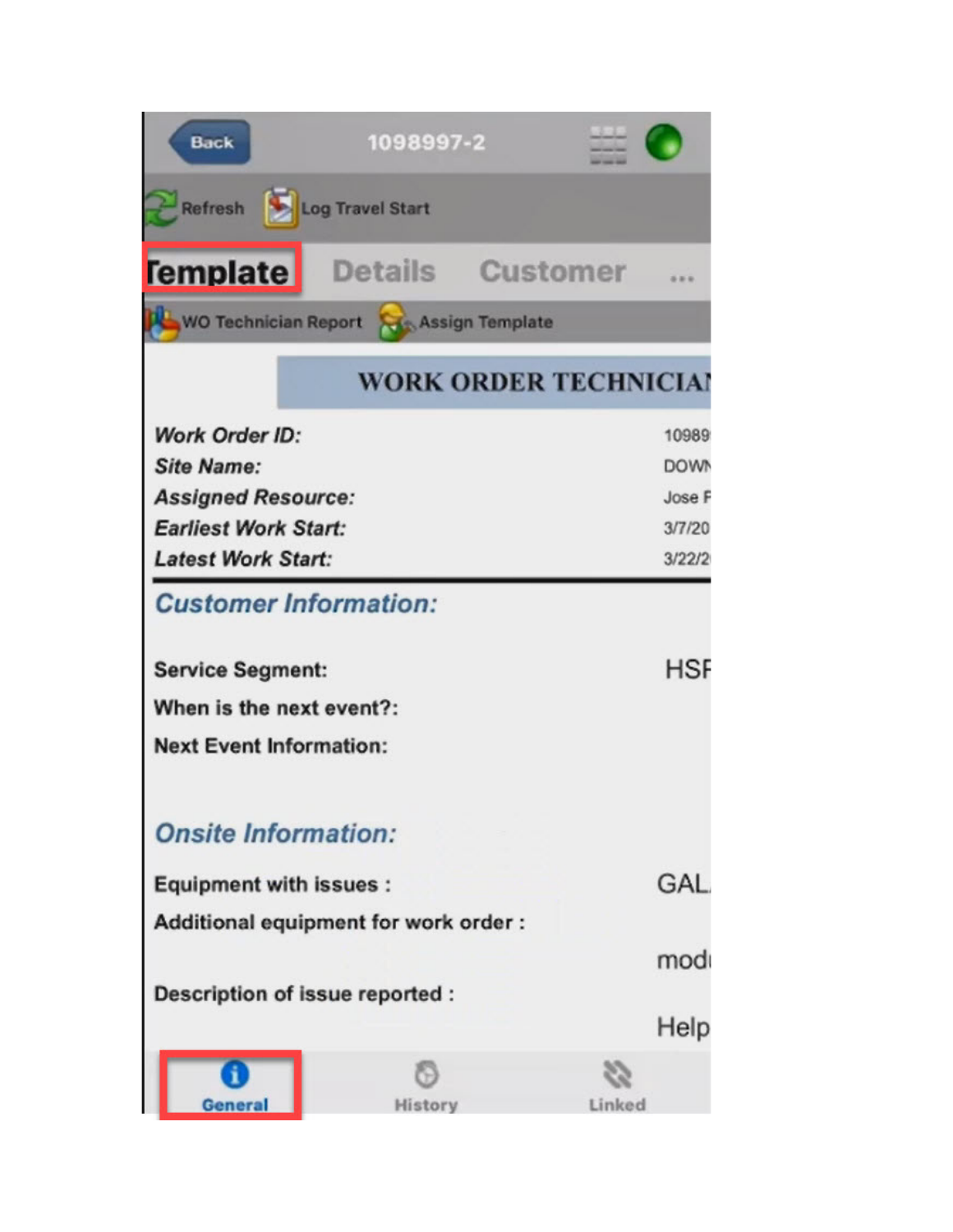#### **Across the top of the screen:**

**1. Refresh:** Updates GoServicePro to show the most recent information



2. The other button options will change based on progress.

#### **HISTORY:**

**1. History:** Log of activity and notes from both the Case and Work Order entered prior to Work Order assignment.



**2. Initial Notes:** First logged note is displayed.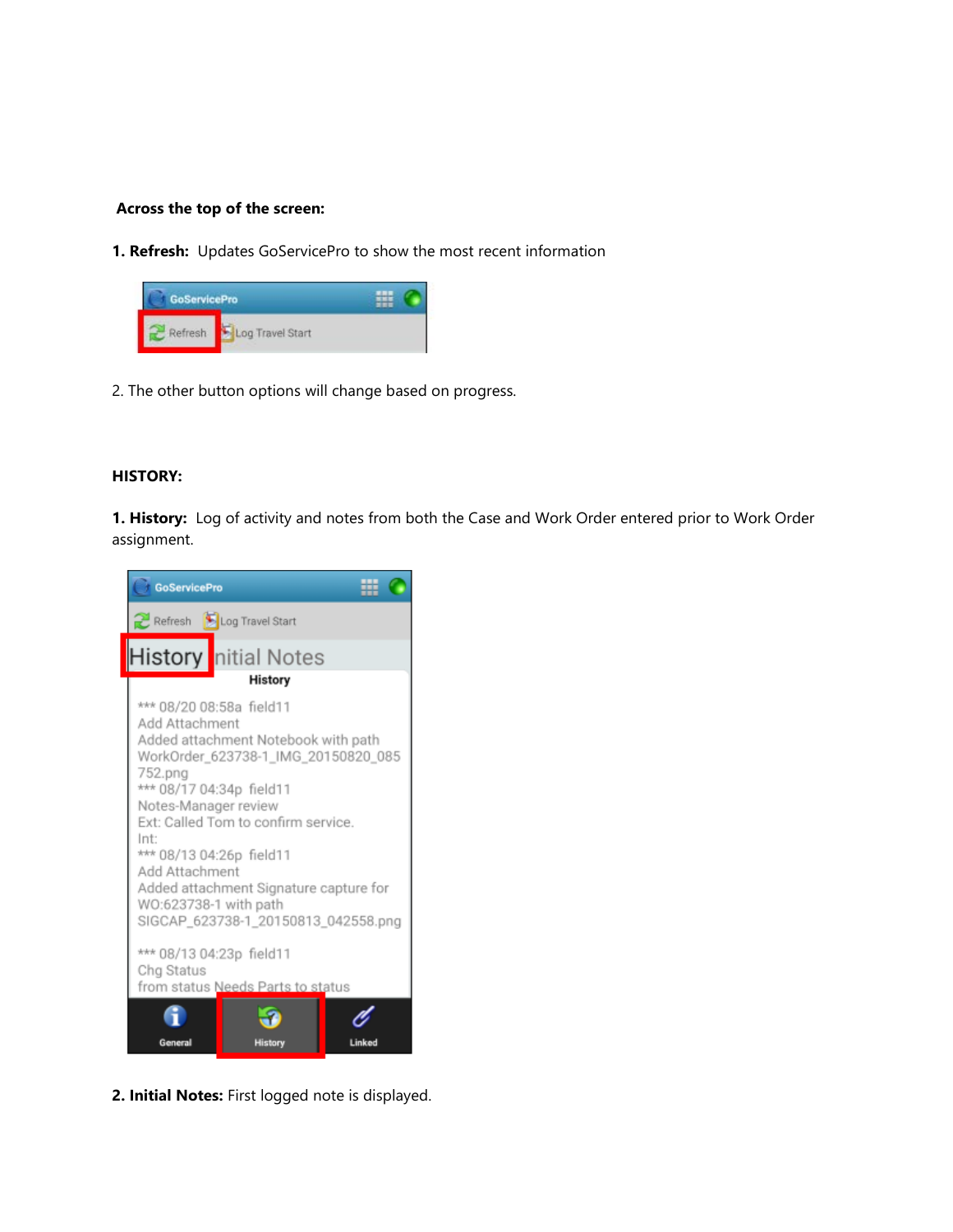

## **LINKED:**

**1. Attachments:** Tap on an attachment to view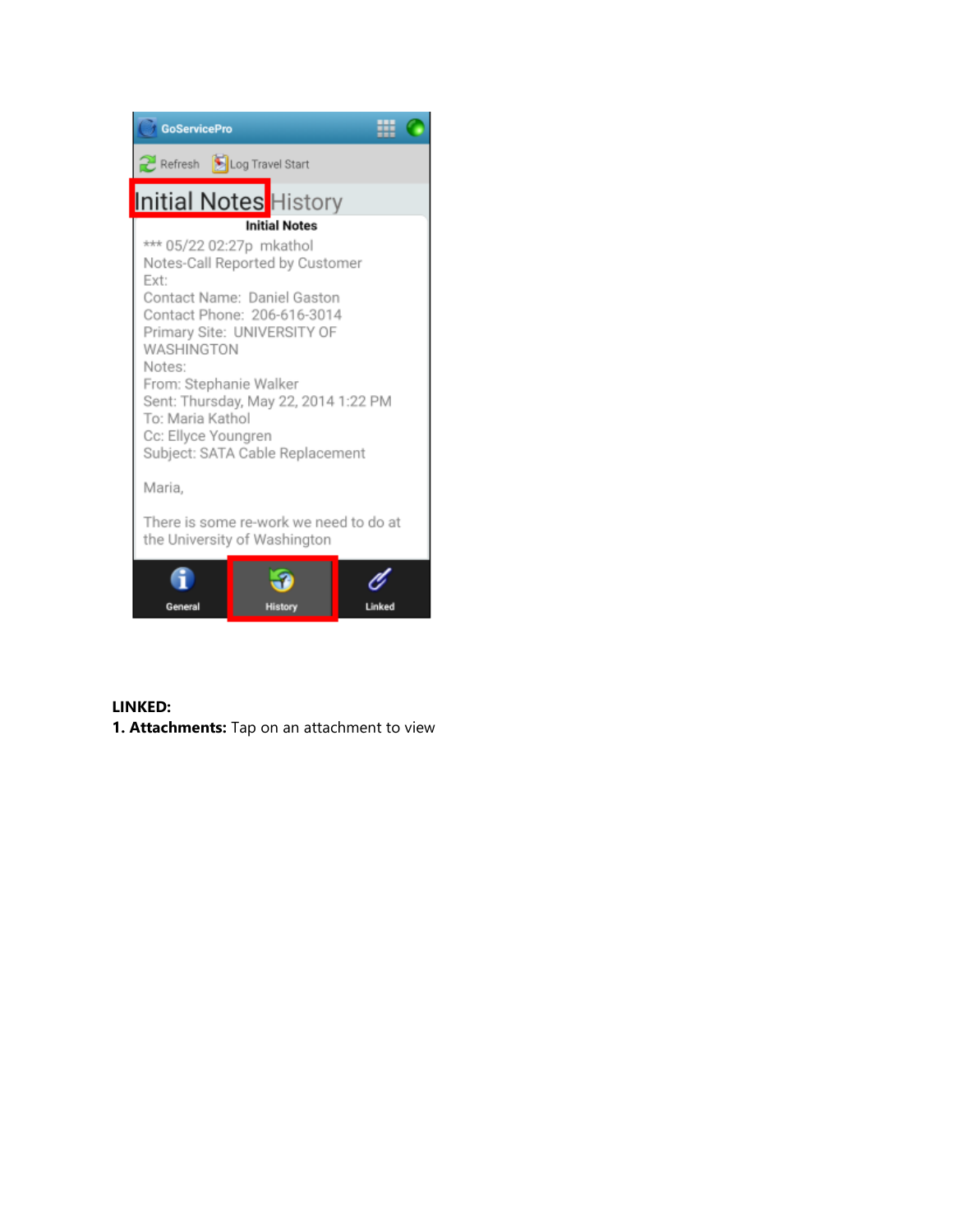

#### • **Add Attachment:**

- o Tap the Add Attachment button
- o Enter Title and Description
- o Select File or Take Picture
- o Tap the Save button
- $\circ$  Stay connected to the Internet until all attachments have uploaded
- $\circ$  Open the attachment in GoServicePro once it has uploaded to make sure it will open. If it will not open, attach it again.

**2. Part Orders:** View a list of parts sent for that service call (Part Order number and Part number).

a. Tap to see additional information: Description, Order Type, Status, Condition **\*Note:** Parts need to be at Intransit-Shipped to be transacted.

**\*\*\*\*\*All parts will need to be systematically transacted on a laptop or computer. \*\*\*\*\***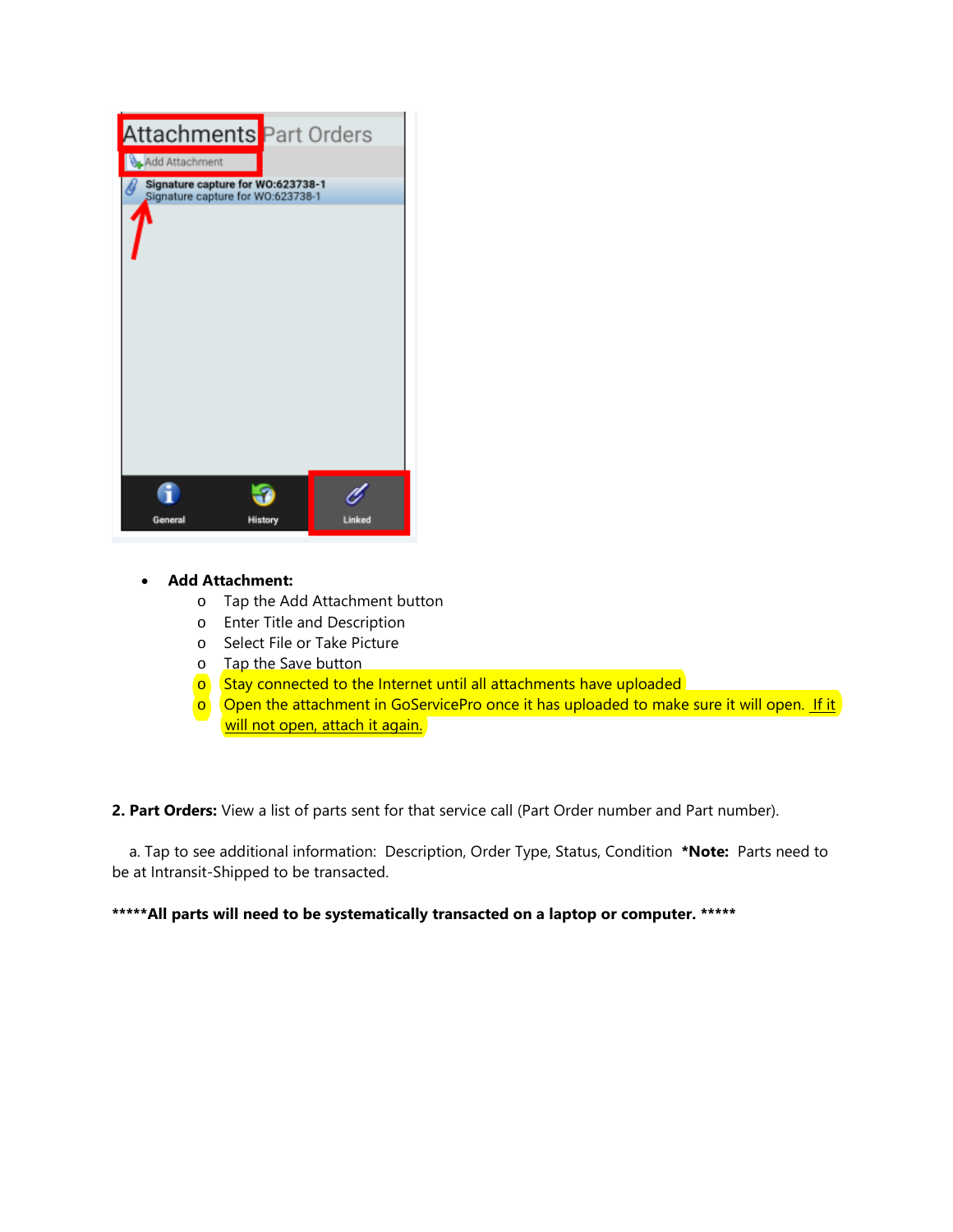| <b>GoServicePro</b>          |                           |        |  |
|------------------------------|---------------------------|--------|--|
|                              | Refresh SLog Travel Start |        |  |
|                              | Part Orders Attachments   |        |  |
| PR337510-1<br>Part #: W-2663 |                           |        |  |
| PR337510-2<br>Part #: W-2662 |                           |        |  |
|                              |                           |        |  |
|                              |                           |        |  |
|                              |                           |        |  |
|                              |                           |        |  |
|                              |                           |        |  |
|                              |                           |        |  |
|                              |                           |        |  |
|                              |                           |        |  |
|                              |                           |        |  |
|                              |                           |        |  |
|                              |                           |        |  |
|                              |                           |        |  |
| General                      | <b>History</b>            | Linked |  |

b. Tap again to see additional details: Quantity, Required by date/time, Ship to, Notes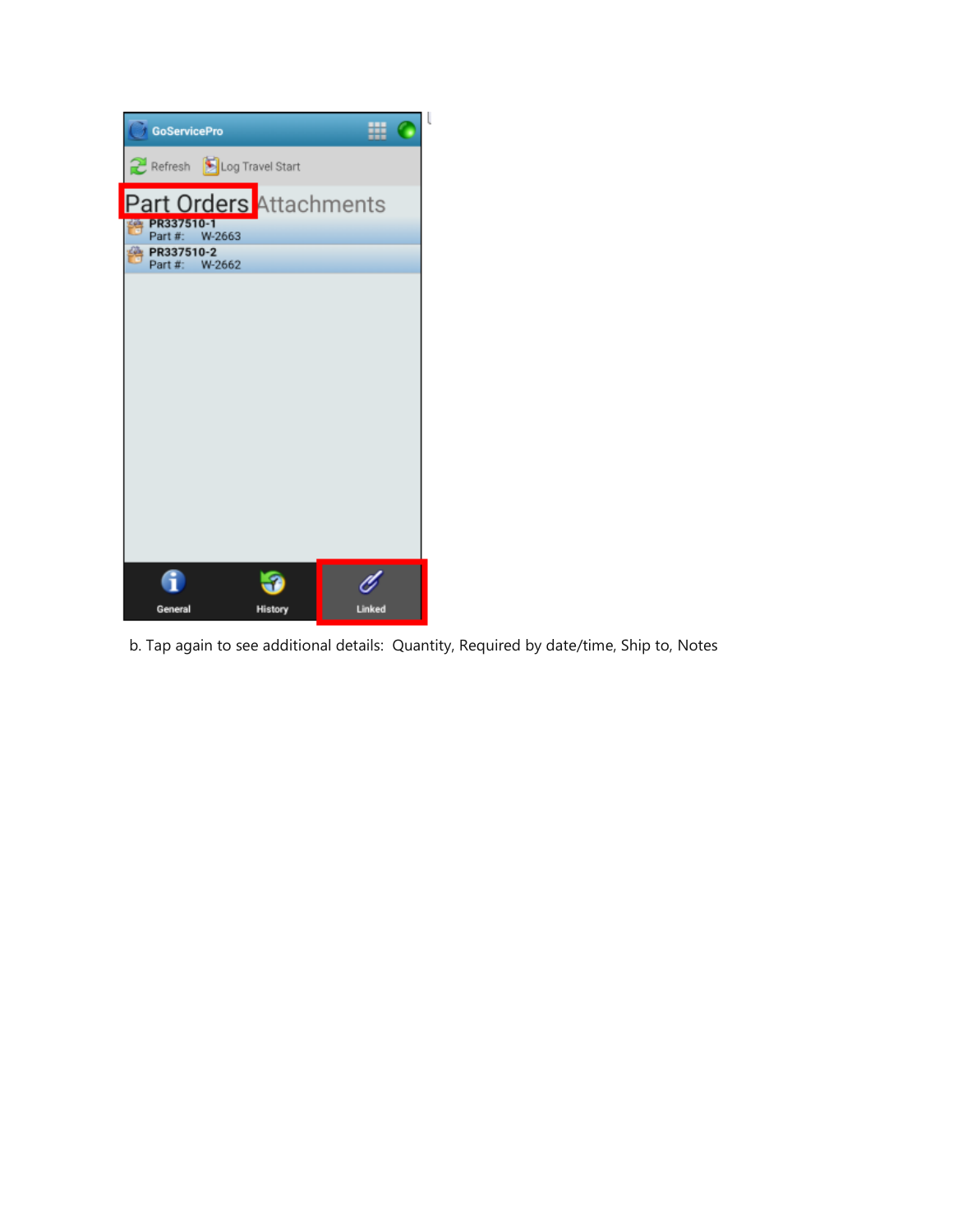| 63' P 2% O D                           | HGE 41 100% 1:16 PM                 |  |
|----------------------------------------|-------------------------------------|--|
| Part Order - PR337510-1                |                                     |  |
| PO ID: PR337510-1                      |                                     |  |
| Part#:                                 | W-2663                              |  |
|                                        | Part Desc: ADAPTER; SATA P/S SPLITT |  |
| Quantity: 51                           |                                     |  |
| Required by: 8/22/2014 8:00 AM         |                                     |  |
| <b>Ship to:</b> Customer               |                                     |  |
| <b>Order Type: Sale</b>                |                                     |  |
| Status: In Process                     |                                     |  |
| <b>Condition: Picked-Dispatch</b>      |                                     |  |
| <b>Notes</b>                           |                                     |  |
| STEPHANIE WALKER APPROVED<br>(MKATHOL) |                                     |  |
| the Common with<br>3870 MONTLAKE BLVD  |                                     |  |
| <b>City: SEATTLE</b>                   |                                     |  |
| State: WA                              |                                     |  |
| <b>Zip:</b> 98195-0007                 |                                     |  |
| Country: USA                           |                                     |  |
|                                        | Cancel                              |  |

## **WORK ORDER MENU**



## **a. Logging**

- [Log Timestamps](https://portal.daktronics.lan/sites/scp/CSRKB/Pages/DD3120555.aspx)
- [Log Time](https://portal.daktronics.lan/sites/scp/CSRKB/Pages/DD3120555.aspx)
- [Log Notes](https://portal.daktronics.lan/sites/scp/CSRKB/Pages/DD3120566.aspx)

## **b. Actions**

- Add Attachment
- **Change Status**
	- o Tap New Status dropdown arrow
	- o Tap "Technician On-Site" (will trigger BLBD customer email based off Customer Alert Subcase)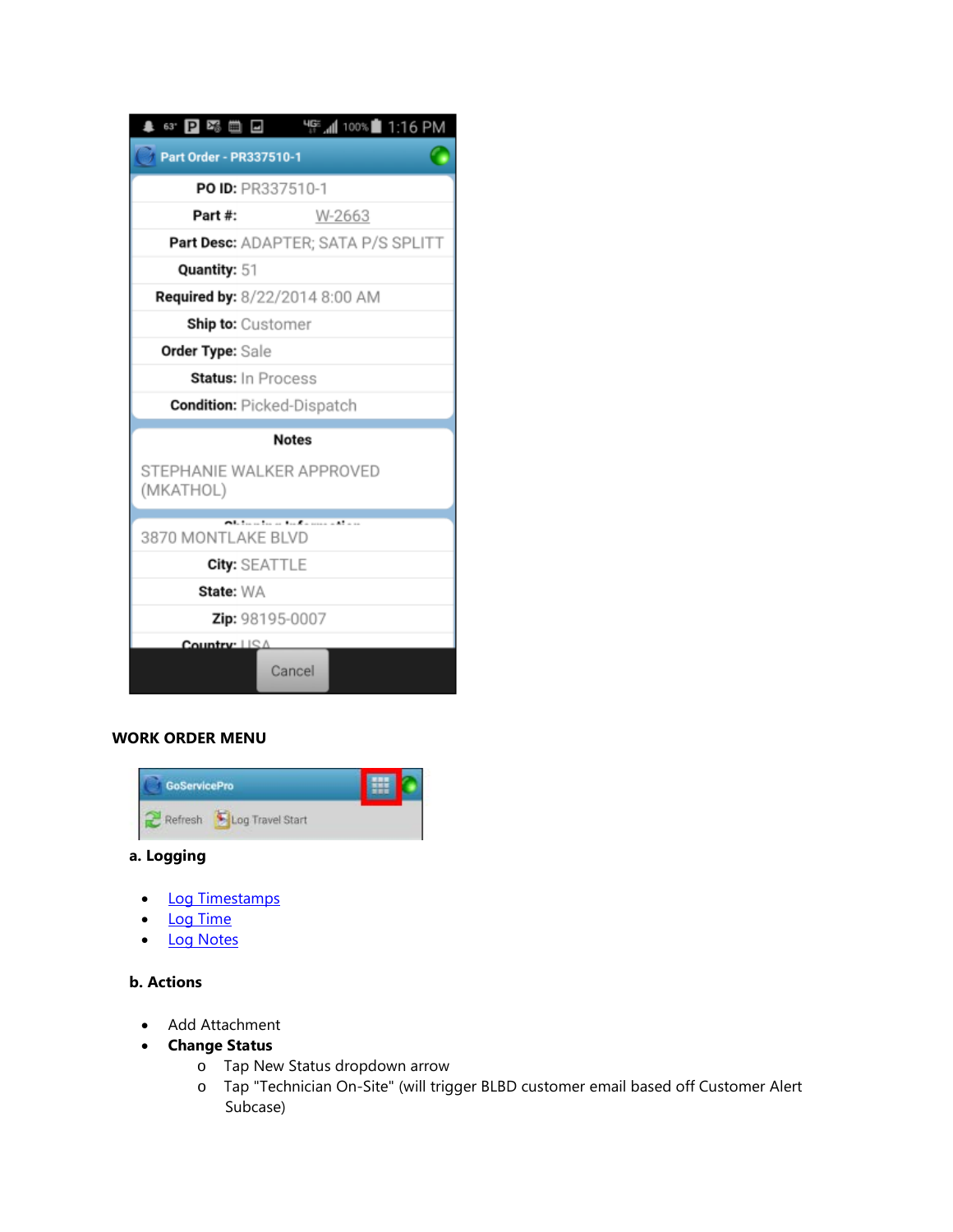- o Tap the Done button
- o May have to Refresh to see change

#### **c. Data**

• Refresh Work Order

#### **PART ORDERS**

- **1. Replenishment**
- **2. For Work Orders**

**CALENDAR:** Navigate by tapping the List, Day, Week, or Month

The Month view will show a dot to identify a scheduled item



Click on the day to see the item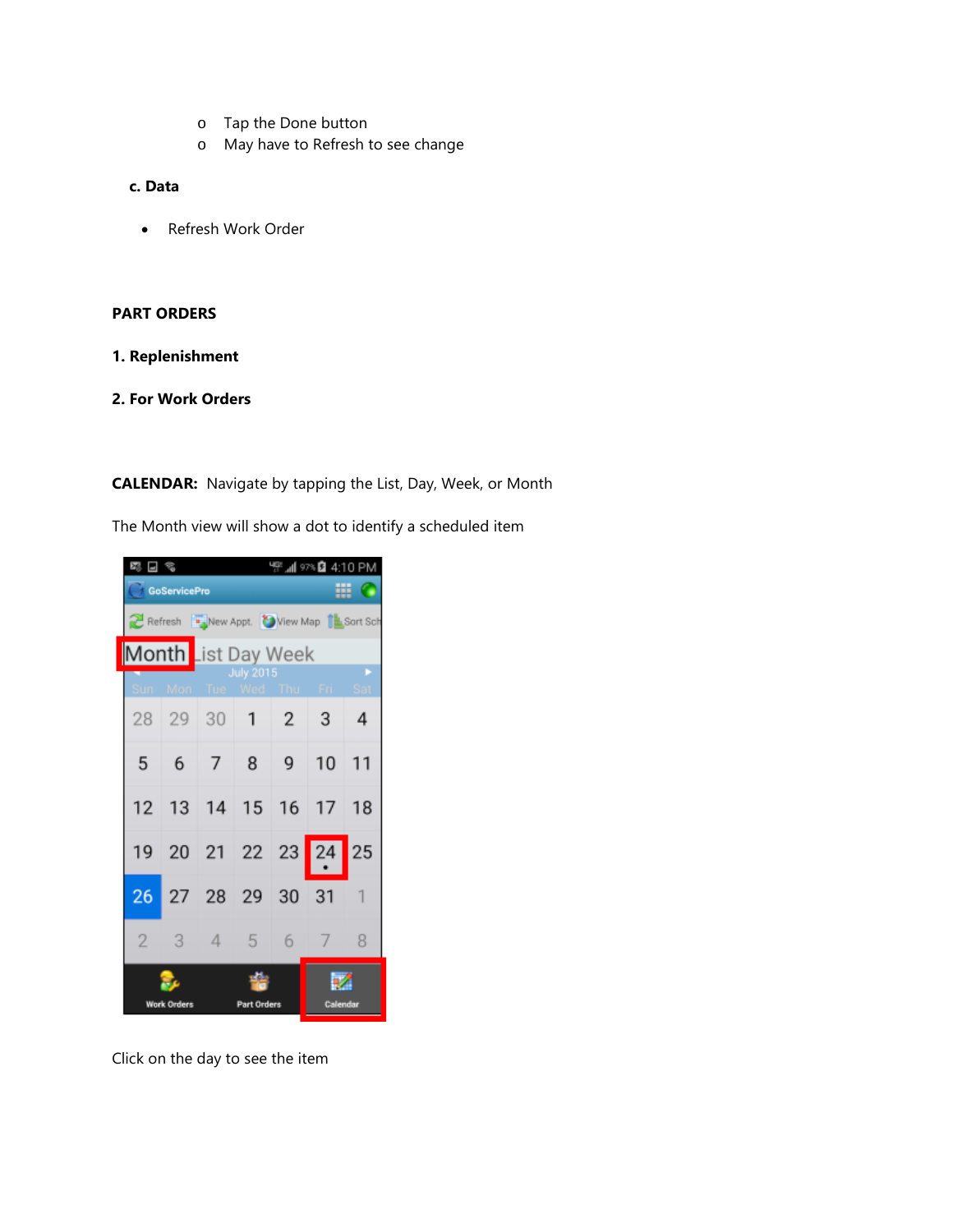|                | Day Week Month List                                                                                   |  |
|----------------|-------------------------------------------------------------------------------------------------------|--|
|                | Friday, 7/24/2015                                                                                     |  |
| 04 AM          |                                                                                                       |  |
| 05 AM          |                                                                                                       |  |
| 06 AM 623738-1 | <b>U OF WASHINGTON-EDMUNDSON PAVILION</b><br><b>U OF WASHINGTON-EDMUNDSON PAVILION:Service Rework</b> |  |
| 07 AM          | Projects_LIVE                                                                                         |  |
| 08 AM          |                                                                                                       |  |

Tap on the Assignment to access the Actions menu.



## **CLOSE WORK ORDER**

After the work is complete, all timestamps are entered, and all parts are transacted, you may close the Work Order in GoServicePro Mobile.

1. Tap the **Close Work Order** button.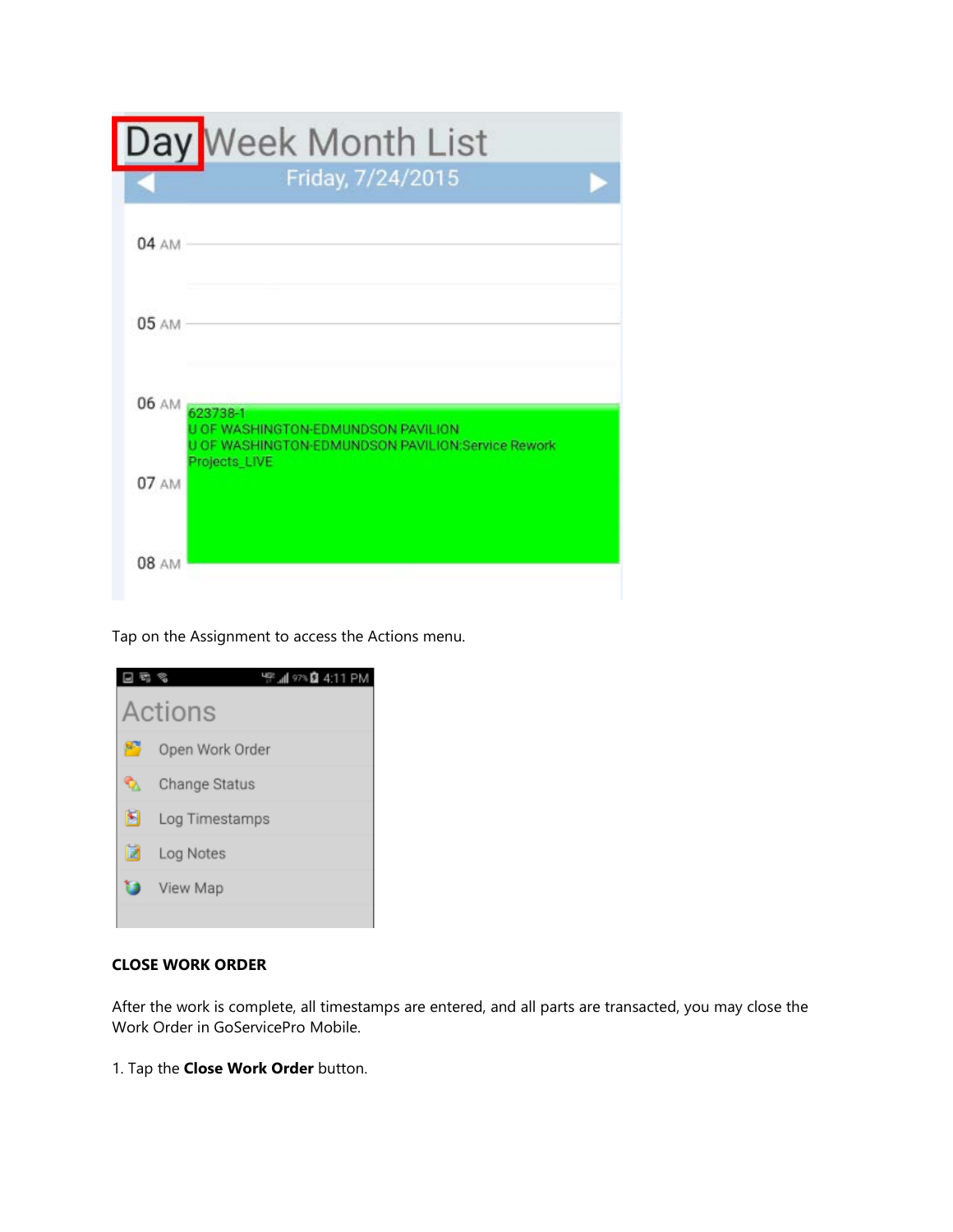

2. Select the appropriate **Status** and **Resolution Code**.